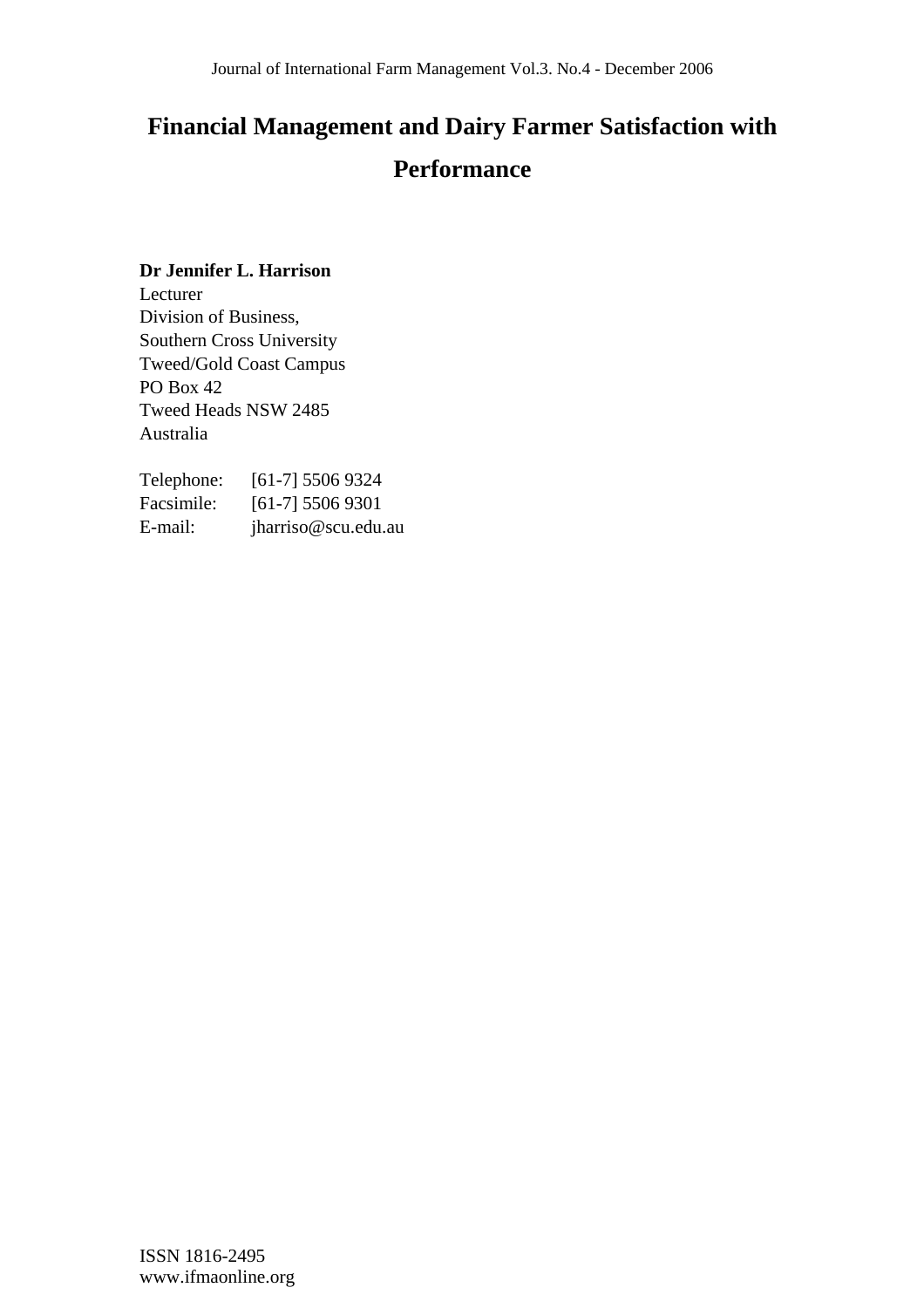# **Financial Management and Dairy Farmer Satisfaction with Performance**

## **Abstract**

This paper reports on a study aimed at identifying financial management practices important in explaining farmer satisfaction with their business performance in the dairy farming industry in the state of New South Wales (NSW), Australia. Principal components analysis was performed on survey data from 204 NSW dairy farming businesses measuring the extent to which a wide variety of financial management practices were undertaken. This analysis identified five financial management dimensions: appraisal practices, environmental accounting, budgeting, aid use and analysis practices. Regression analysis, including control variables, indicated that greater emphasis on financial management was associated with greater satisfaction with business performance. Appraisal practices, including calculating the payback period for investments and assessing the relevant costs and benefits of decision alternatives, were found to be particularly important in explaining satisfaction. The emerging techniques of environmental accounting were also found to have a unique relationship with farmer satisfaction. The findings provide further support for prescriptions in the literature that farmers should invest time and effort into financial management.

# **Introduction**

The farm management literature has been described as 'long on theory and prescription but short on descriptions of how farmers actually manage their businesses' (Gasson 1989, p. 127). This comment still applies to the area of financial management. Knowledge about the financial management practices of farmers and the benefits of these practices is limited and heavily reliant on anecdotal evidence. However, it is an important topic for farm business management practitioners. This is illustrated clearly by the results of a recent study of 200 Australian family farm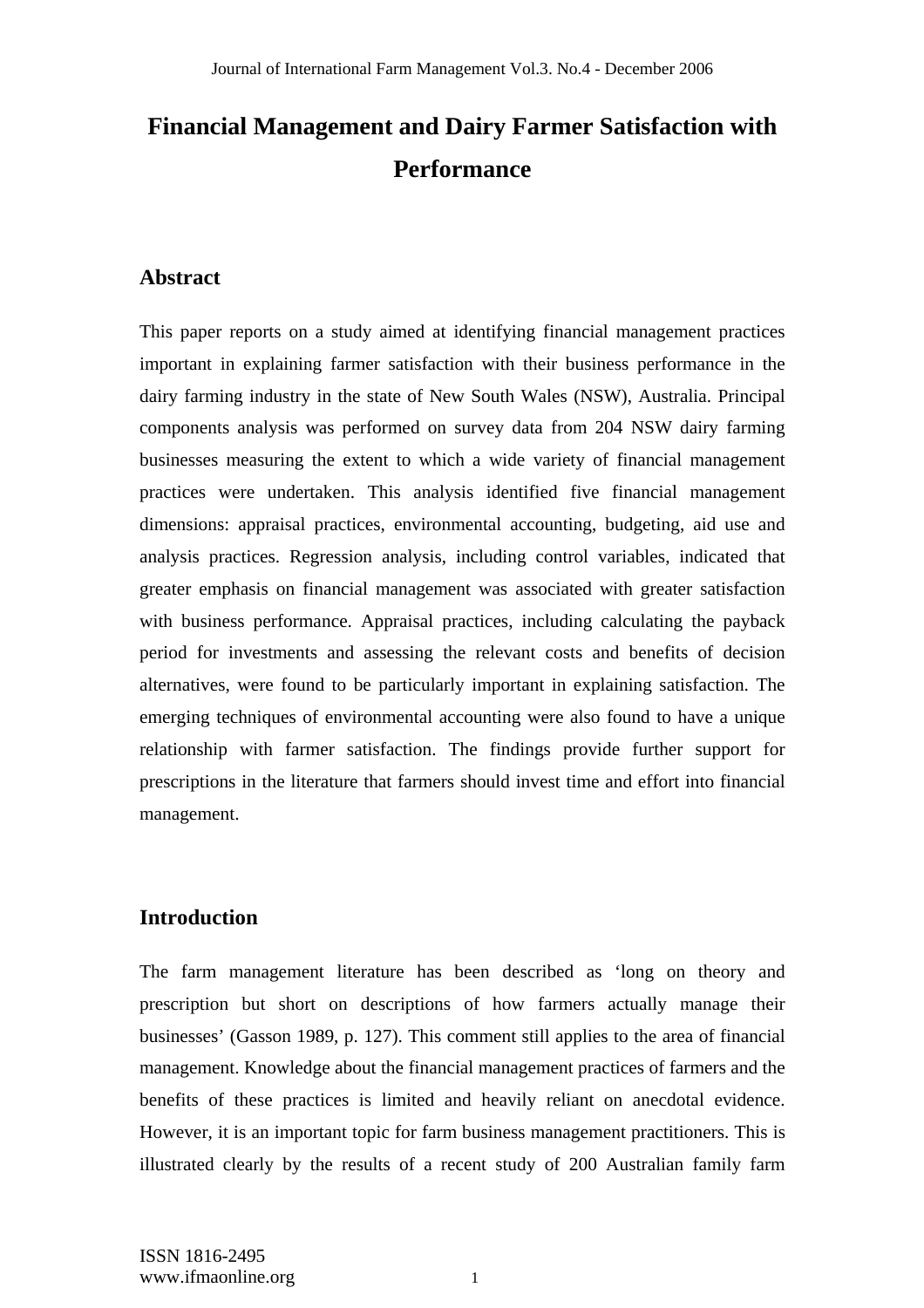businesses in which farmers ranked financial knowledge as the number one skill they required for changing current practices (Bone et al. 2003). These farmers, and their advisors, would gain from research indicating which financial management practices might be most beneficial. Therefore, the study reported in this paper aimed to identify financial management practices positively associated with farmer satisfaction with their business performance.

The focus of the study is dairy farms in New South Wales (NSW), Australia. Around 91% of Australian dairy farm businesses are classified as small (Australian Bureau of Statistics 2001) and 99% of all Australian broadacre and dairy farms are owned and operated by individuals or families (ABARE 2002). Industry deregulation and a general trend towards fewer, larger farms with increasing production efficiency have put pressure on dairy farm businesses to either grow or exit the industry (Davidson 2001). However, a study by Davey and Nettle (1997), based on 10 dairy farms in Tasmania over a six-year period, suggests that success (in terms of increased profit, net worth and personal satisfaction) from expansion is not assured. What seems to be required is a concomitant focus on business management, with Davey and Nettle (1997) suggesting expansion should be guided by more relevant management accounting and careful budgeting. Given the challenges facing the dairy farming industry in Australia, further investigation of the potential benefits of financial management practices is warranted.

#### **Previous Studies**

A limited number of studies have investigated the financial performance benefits of financial management in farm businesses but, as in the broader small business management literature (see, for example, McMahon & Davies 1994; Nayak & Greenfield 1994; McMahon 2001; Zaman & Gadenne 2002), the evidence is somewhat mixed. This is evident, for example, in the results of a series of studies of U.S. farms undertaken by Mishra and colleagues (Mishra, El-Osta & Johnson 1999; Mishra, El-Osta & Steele 1999; Mishra & Morehart 2001). Each study looked at a broad range of factors thought to affect farm financial performance and each included a dichotomous measure of keeping books or records on farm income and expenditure.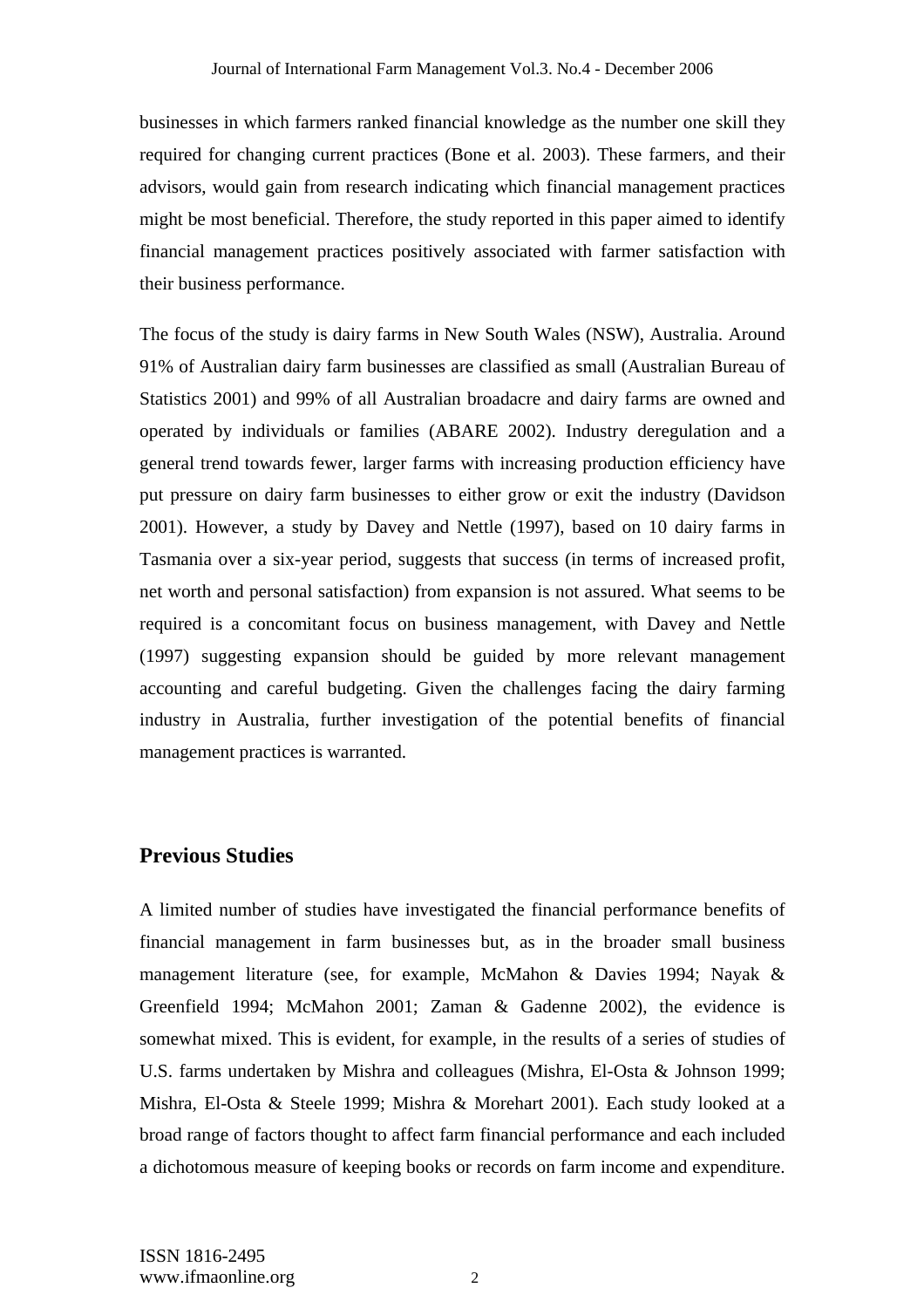Each study expected a positive association between this variable and various measures of financial performance, including returns to operators' labour and management in dollars and net farm income. Mishra, El-Osta & Steele (1999) argue that keeping good financial records helps allocate resources more effectively, increasing efficiency and hence profitability. Support for this was found in Mishra, El-Osta & Johnson's (1999) study of cash grain farms but there was no apparent beneficial impact uncovered in Mishra, El-Osta & Steele's (1999) study of limited resource and other small farms or in Mishra and Morehart's (2001) study of dairy farms. However, record-keeping is only one of a large number of financial management practices and dichotomous measurement of record-keeping is of limited usefulness.

Rather than focusing on the financial management practices undertaken, Jackson-Smith, Trechter and Splett (2004) examined the link between financial management training and knowledge and dairy farm financial performance. Their results found no evidence of a link in the case of simple exposure to such training but a weak positive association was found between financial performance and the application of financial management knowledge in the form of production cost calculation. This provides some support for the benefits of financial management.

The most comprehensive study to date of the farm financial performance impacts of financial management was undertaken by Gloy and LaDue (2003). This study of New York dairy farms found that the adoption of investment analysis techniques was associated with higher return on assets. Investment analysis techniques were measured using two variables, both dichotomous. One considered whether respondents used either the payback period, projected cash flow or discounted cash flow techniques (such as net present value and internal rate of return) to evaluate major expansions. The other considered whether a detailed profitability analysis was undertaken for a major capital investment. Both were associated with higher return on assets. However, Gloy and LaDue (2003) found no evidence to support an association between return on assets and the use of either benchmarking or trend analysis. Thus the evidence from this study is also mixed.

The studies discussed above have focused on financial performance. However, research indicates that farmers do not solely aim to maximise profits, as might be implied from the basic assumption of many economic theories and models. Various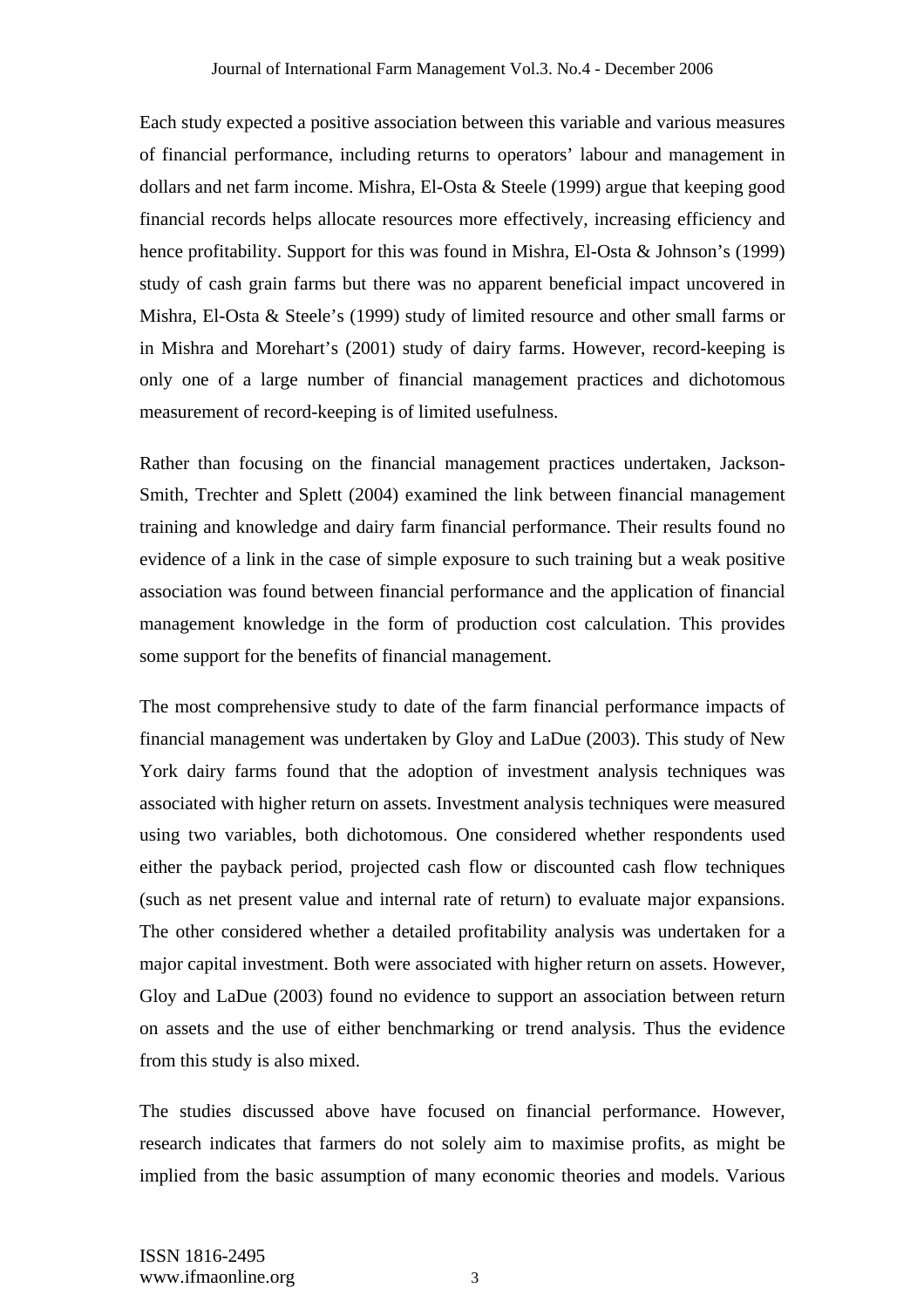lifestyle, social and environmental objectives, which may be broadly defined as noneconomic objectives, are also common amongst farmers (see, for example, Gasson 1973; Kerridge 1978; Schroeder et al. 1985; Coughenour & Swanson 1988; Olsson 1988; Fairweather & Keating 1994; DRDC 1995; McGregor et al. 1995; Bone et al. 2003). Therefore, this study takes a broader view than previous studies by considering farmers' satisfaction with their business's performance on a number of non-economic as well as economic objectives.

#### **Sample and Data Collection**

Data was collected from self-administered questionnaires, distributed to all members of the NSW Dairy Farmers' Association via the Association's monthly publication. A reminder was included in the following monthly edition of the publication and local branch secretaries were contacted to seek their support for follow up at branch meetings.

A total of 204 useable responses were received, representing a response rate of 14%. This rate can only be considered crude and a minimum because the distribution method did not allow adjustment for ineligibles and other factors. However, to explore the implications of this response rate, the possibility of non-response bias was assessed by comparing initial and late responders (Armstrong & Overton 1977) and by comparing the demographics of respondents with those of NSW dairy farms reported in secondary sources. The sample was found to over-represent intensive dairy farms in southern NSW where average milk production per farm and herd size is higher than state averages. These farms also made up a large proportion of initial responses. However, analysis indicated that there were no significant differences between regional groups or initial and late responders on other key variables and items reported in this paper.

Table I presents characteristics of the respondents and their farms. The average age of respondents was 46 years and on average they had been operating a dairy farm for 22 years. The mean herd size was 165 cows and the mean farm area used for agricultural production was 189 hectares. Annual milk production per cow averaged 5,455 litres.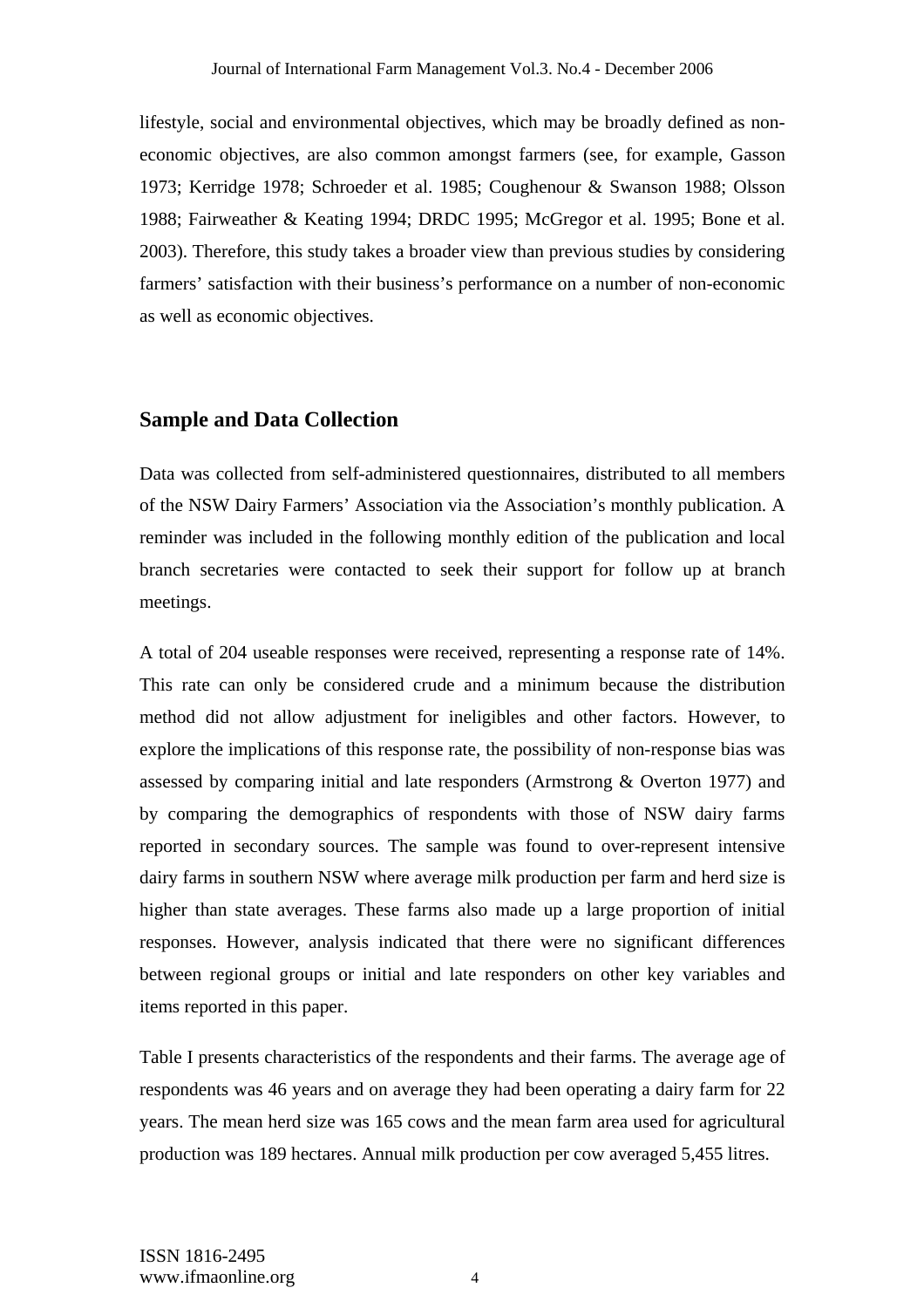|                                              | <b>Mean</b> | Std. Dev. | $\boldsymbol{n}$ |
|----------------------------------------------|-------------|-----------|------------------|
| Age (years)                                  | 46.3        | 11.3      | 204              |
| Years operating a dairy farm                 | 22.3        | 13.1      | 202              |
| Herd size (cows)                             | 164.9       | 91.3      | 191              |
| Annual milk production per cow (litres)      | 5,454.8     | 1,518.8   | 177              |
| Farm area used for production (hectares)     | 188.8       | 120.2     | 197              |
| Size of farm management team (no. of people) | 2.5         | 0.9       | 202              |
| Dairy income (% of family income)            | 92.7        | 14.6      | 203              |

#### **Table I Characteristics of Respondents and Their Farms**

Around half of the farms had a farm management team consisting of two people, reflecting the small, family-oriented nature of most businesses in the industry. Most of the family's income came from dairying, rather than other agricultural activities or off-farm work. Income from dairying represented at least 90% of all family income for around 85% of respondents and 55% of respondents relied entirely on dairying income. Only 15% of respondents received any income from other agricultural enterprises on the farm and only 12% from off-farm, non-agricultural work. The heavy reliance on a single source of income by many dairying families, reflected in these figures, highlights the importance of research investigating ways to sustain or increase this income.

#### **Financial Management Practices**

Respondents were asked to indicate the extent to which they undertook each of 24 financial management activities, measured on an 11-point numerical scale where '0' was anchored with 'not done at all' and '10' with 'done very diligently'. The 24 items are presented in the Appendix. Items were chosen after an extensive examination of the literature, expert review by three academics and two dairy industry professionals, and pre-tests with eight farmers.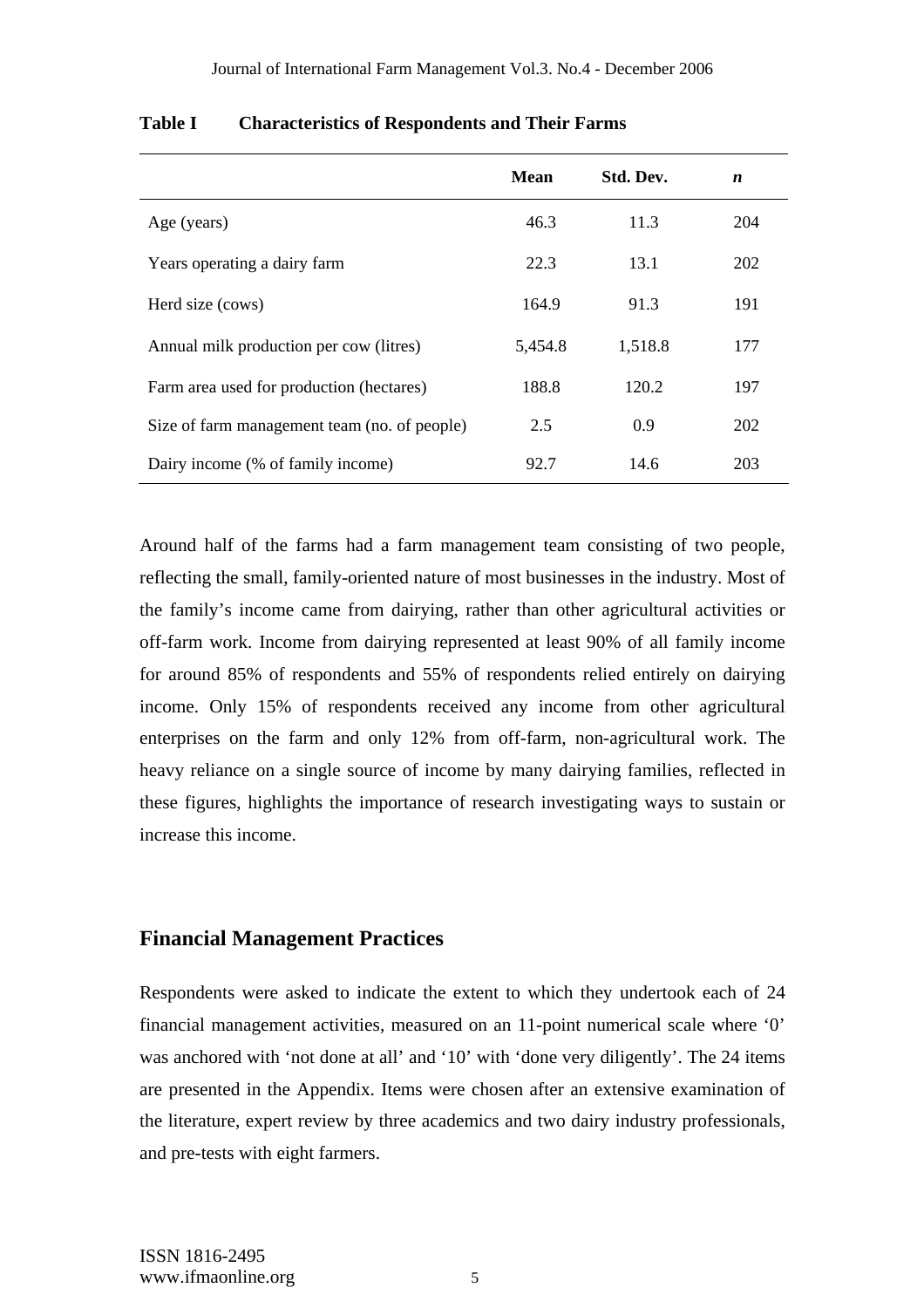The item set does not cover every conceivable aspect of financial management. Rather, the focus is on activities that minimise necessary prior assumptions about the structure and resources of businesses in the population of interest. In addition, the item set de-emphasises formal financial management (for example, preparation of formal historical financial statements) because, as Nayak and Greenfield (1994) suggest, formality may not be as necessary in a small business as in larger businesses where other parties must be kept informed. The resulting item set includes activities from most of the major classifications in McMahon and Holmes' (1992) taxonomy of small business financial management practices. Table II includes descriptive statistics for the 24 financial management items.

As can be seen from Table II, written cash budgeting was more commonly undertaken than the other forms of budgeting, particularly balance sheet budgeting, which 40% of respondents reported not engaging in at all. This is to be expected, since proforma balance sheets may not be as important as a cash or income budget. Similarly, relevant cost/benefit analyses of minor and major decisions were also undertaken by a larger proportion of farmers than accounting-based budgeting. Notwithstanding this, a large proportion of farmers (between 60 and 74 per cent) still undertook some form of budgeting to at least some extent.

Nearly all respondents reported keeping summary financial records, comparing current to past financials and tax planning with an accountant. The proportion of farmers comparing current to past financials is in line with previous studies in the UK agricultural sector (Gasson 1989; Sealy & Warren 1994). Ninety per cent of respondents reported seeking financial advice from an accountant or other advisor when considering major farm, investment or borrowing changes and this is in line with other evidence from Australia and New Zealand (Delany & Johnson 1997; Popoff & Perry 1991). However, it is worrying that 10% of respondents claimed that they do not seek any such advice. Unless the specialised skills required to analyse such changes are to be found within the farm management team, it is suggested that seeking outside specialist advice is an important financial management strategy in a small firm (Meredith 1985).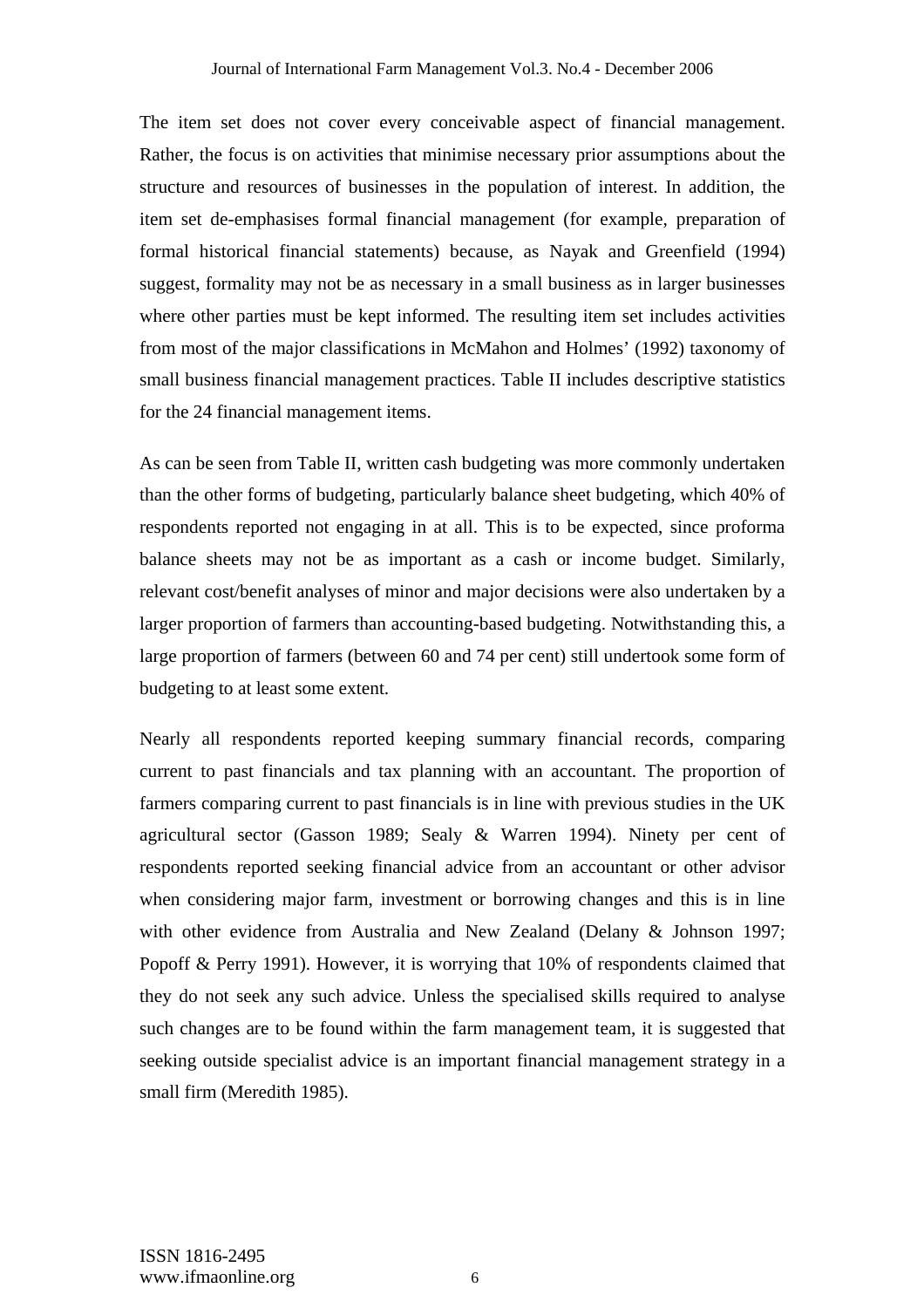|                                                       | $\frac{0}{0}$ | % not       |             |
|-------------------------------------------------------|---------------|-------------|-------------|
| Items (Question No. - see Appendix)                   | undertaking   | undertaking | <b>Mean</b> |
| Long-term financial goals (1)                         | 86.8          | 13.2        | 6.37        |
| Short-term financial targets (2)                      | 91.6          | 8.4         | 7.61        |
| Summary financial records (3)                         | 97.5          | 2.5         | 9.39        |
| Compare current to past financials (4)                | 93.6          | 6.4         | 8.18        |
| Cash budget (5)                                       | 74.0          | 26.0        | 5.92        |
| Compare cash budget to actual (6)                     | 70.6          | 29.4        | 5.62        |
| P&L budget (7)                                        | 65.3          | 34.7        | 4.96        |
| Balance sheet budget (8)                              | 60.1          | 39.9        | 4.28        |
| Financial sensitivity analysis (9)                    | 72.9          | 27.1        | 5.14        |
| Inter-firm comparisons (10)                           | 78.3          | 21.7        | 6.02        |
| Finance analysis (borrow/invest) (11)                 | 75.9          | 24.1        | 5.53        |
| Ratio analysis (12)                                   | 73.6          | 26.4        | 5.51        |
| Contribution margin analysis (13)                     | 74.8          | 25.2        | 5.80        |
| Computer use (14)                                     | 60.3          | 39.7        | 5.68        |
| Taxation planning with accountant (15)                | 93.6          | 6.4         | 8.33        |
| Financial advice for major decisions (16)             | 89.7          | 10.3        | 8.32        |
| Relevant cost/benefit analysis (major) (17a)          | 92.2          | 7.8         | 7.36        |
| Cost/benefit sensitivity analysis (17b)               | 84.3          | 15.7        | 6.45        |
| Payback period calculation (17c)                      | 92.6          | 7.4         | 8.18        |
| Relevant cost/benefit analysis (minor) (18)           | 88.2          | 11.8        | 6.58        |
| $NRP^{\wedge}$ expenditure monitoring (19)            | 86.6          | 13.4        | 6.35        |
| Value of lost production from NRPs <sup>^</sup> (20a) | 69.0          | 31.0        | 4.53        |
| Value vegetation/wildlife benefits (20b)              | 51.3          | 48.7        | 3.20        |
| Land valuations related to $NRPs^{\wedge}(20c)$       | 59.1          | 40.9        | 4.01        |

#### **Table II Descriptive Statistics for the Financial Management Items**

^ natural resource problem

Scale:  $0 = Not$  done at all;  $10 = Don$ e very diligently

'% not undertaking' is based on those scoring 0; '% undertaking' is based on scores of 1 to 10 *n* ranges from 193 to 204 due to missing values on some items.

Table II also indicates, as expected, that a large percentage of respondents do not undertake the more complex environmental accounting activities. This is likely to be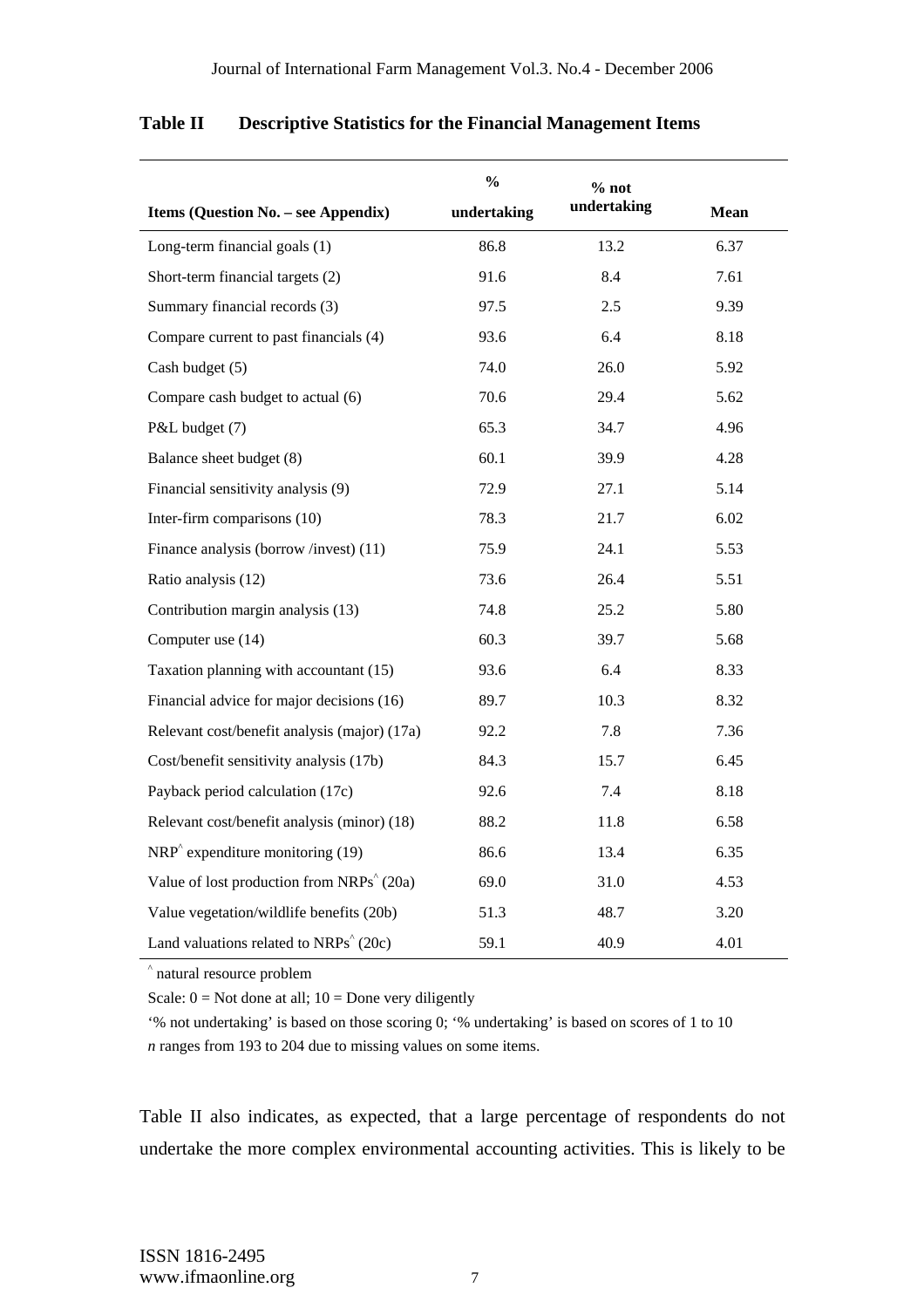due to their complexity and also because they are relatively new and developing techniques.

#### **Principal Components Analysis**

Principal components analysis was utilised to reduce the number of variables and to discover groups of interrelated financial management items. Five components with eigenvalues greater than one were extracted, accounting for 66% of variance. Examination of the scree plot similarly suggested five components. Rotation using direct oblimin showed that several components had correlations greater than 0.30, indicating that an oblique rotation was appropriate. Table III presents the component loadings from the pattern matrix. Two items, summary financial records (Q3) and comparison of current to past financials (Q4), had factor loadings less than the suggested 0.40 cut-off for significance given a sample size of 200 (Hair et al, 1998). Therefore, these two items were not used in further analysis but it is worth noting that their highest loadings were with other items reflecting similar aspects of financial management. Of the remaining items, highest loadings are shown in bold to clearly indicate each component. Table III also shows the internal consistency reliability for each component, measured using Cronbach's alpha coefficient and based on emboldened items only. Four of the components had very satisfactory alpha coefficients above 0.80. Component 4 had a lower but acceptable alpha.

From examination of the common elements of items loading onto each component, the five components were described as:

- **Component 1:** *Appraisal* investment and contingency appraisal activities, geared towards the long term.
- **Component 2:** *Environmental Accounting* activities dealing with the evaluation of the financial impacts of natural resource problems.
- **Component 3:** *Budgeting* activities dealing with the preparation and use of futureoriented financial statements and target setting.
- **Component 4:** *Aid use* activities involving the use of financial management aids (support systems).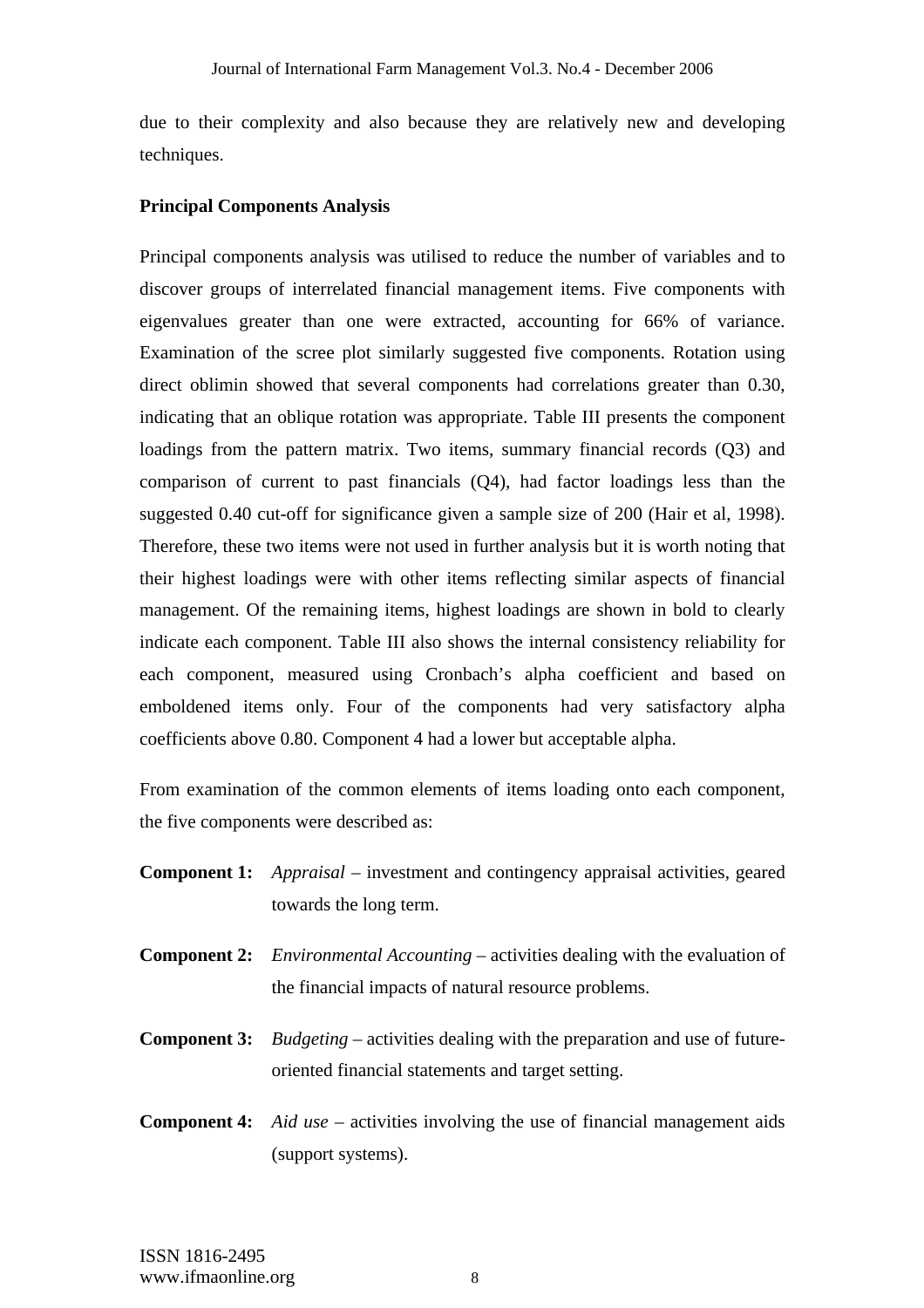**Component 5:** *Analysis* – activities of an ongoing or regular nature oriented towards monitoring the financial situation of the business.

|                                              |          |                  | <b>Components</b> |          |          |
|----------------------------------------------|----------|------------------|-------------------|----------|----------|
| Items (Question No. - see Appendix)          | 1        | $\boldsymbol{2}$ | 3                 | 4        | 5        |
| Payback period calculation (17c)             | 0.830    | 0.010            | 0.058             | 0.112    | 0.050    |
| Cost/benefit sensitivity analysis (17b)      | 0.741    | 0.105            | $-0.040$          | $-0.006$ | 0.160    |
| Relevant cost/benefit analysis (major) (17a) | 0.707    | $-0.047$         | $-0.140$          | 0.131    | 0.092    |
| Relevant cost/benefit analysis (minor) (18)  | 0.706    | 0.066            | 0.036             | $-0.005$ | 0.172    |
| Long-term financial goals (1)                | 0.502    | 0.038            | $-0.368$          | 0.018    | 0.023    |
| Financial sensitivity analysis (9)           | 0.475    | 0.150            | $-0.343$          | $-0.122$ | 0.139    |
| Land valuations related to NRPs (20c)        | $-0.016$ | 0.893            | $-0.092$          | 0.002    | $-0.081$ |
| Value vegetation/wildlife benefits (20b)     | $-0.128$ | 0.877            | $-0.016$          | 0.004    | 0.031    |
| Value of lost production from NRPs (20a)     | 0.082    | 0.763            | $-0.018$          | 0.028    | 0.033    |
| NRP expenditure monitoring (19)              | 0.233    | 0.433            | 0.131             | 0.115    | 0.233    |
| Cash budget (5)                              | 0.016    | $-0.003$         | $-0.906$          | 0.056    | $-0.034$ |
| P&L budget (7)                               | $-0.023$ | 0.022            | $-0.905$          | 0.009    | 0.028    |
| Compare cash budget to actual (6)            | 0.098    | $-0.029$         | $-0.837$          | $-0.005$ | 0.087    |
| Balance sheet budget (8)                     | 0.005    | 0.162            | $-0.774$          | $-0.099$ | 0.079    |
| Short-term financial targets (2)             | 0.389    | 0.060            | $-0.418$          | 0.176    | $-0.094$ |
| Financial advice for major decisions (16)    | 0.155    | 0.068            | 0.067             | 0.862    | $-0.106$ |
| Taxation planning with accountant (15)       | 0.103    | 0.039            | 0.072             | 0.847    | $-0.029$ |
| Computer use (14)                            | $-0.288$ | 0.011            | $-0.202$          | 0.533    | 0.216    |
| Summary financial records (3)                | $-0.086$ | $-0.157$         | $-0.267$          | 0.334    | 0.219    |
| Ratio analysis (12)                          | $-0.006$ | 0.006            | 0.002             | $-0.048$ | 0.878    |
| Inter-firm comparisons (10)                  | 0.125    | $-0.022$         | $-0.004$          | $-0.018$ | 0.772    |
| Contribution margin analysis (13)            | 0.103    | 0.055            | 0.014             | $-0.059$ | 0.752    |
| Finance analysis (borrow /invest) (11)       | $-0.035$ | 0.088            | $-0.076$          | 0.078    | 0.699    |
| Compare current to past financials (4)       | 0.240    | $-0.081$         | $-0.106$          | 0.271    | 0.390    |
| Cronbach's alpha coefficient                 | 0.89     | 0.80             | 0.90              | 0.67     | 0.84     |

# **Table III Financial Management Principal Components Analysis: Rotated Loadings<sup>a</sup>**

 $a<sup>a</sup>$  Kaiser-Meyer-Olkin measure of sampling adequacy = 0.900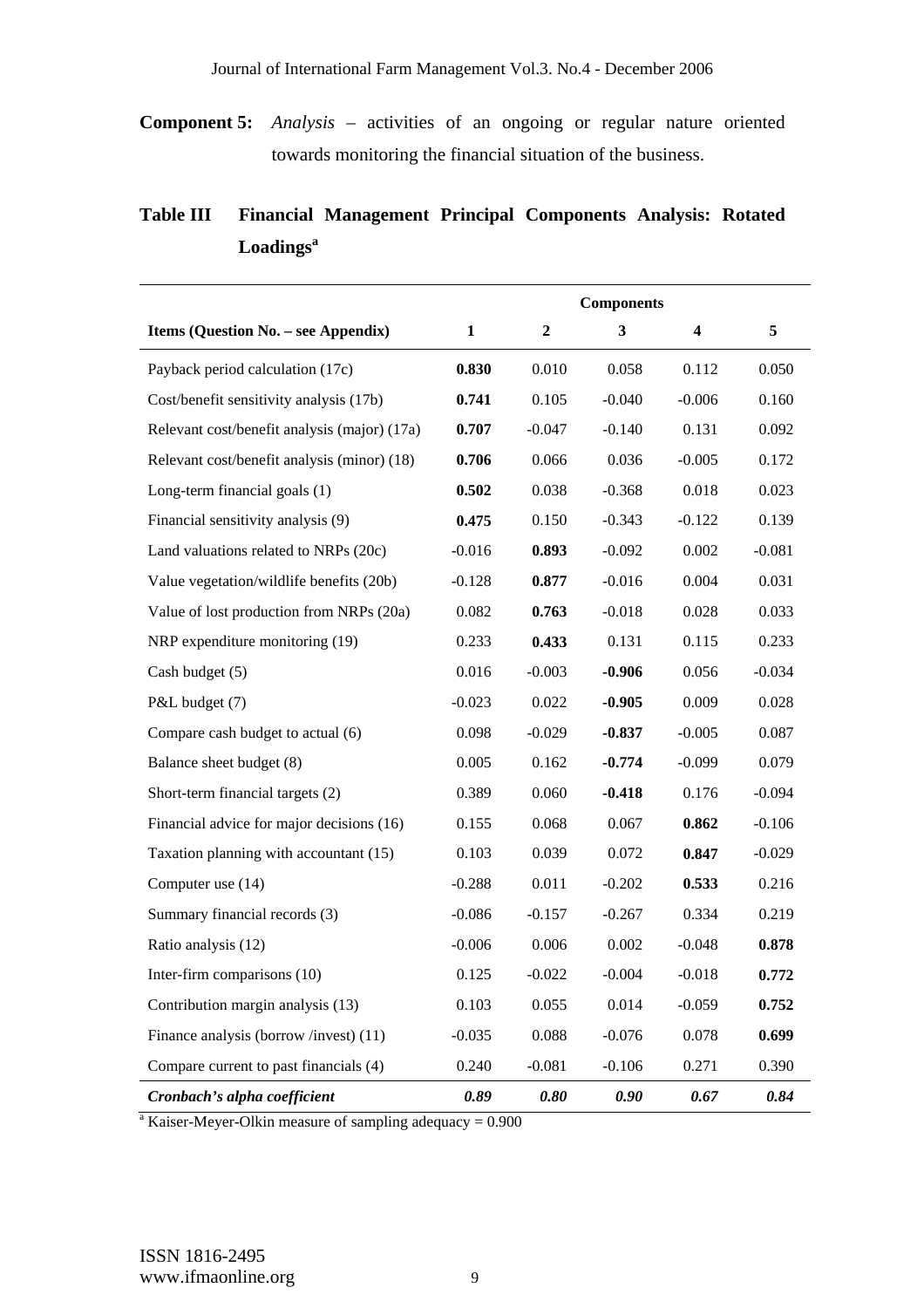The grouping of items into these components fits with conceptual expectations as they are generally in line with major classifications in McMahon and Holmes' (1992) taxonomy of small business financial management practices and expectations relating to the grouping of environmental accounting practices. An exception relates to component 4. This component includes two financial advice items and the computer use item. The former two items were expected to be more closely related to appraisal activities given their longer term planning nature. However, their inclusion with computer use is interpretable as the use of financial management aids or support systems.

In order to represent these dimensions of financial management and to reduce measurement error, averaged scales based on the emboldened items were used in the analysis that follows (Hair et al. 1998). Respondent scores for each component were calculated as the mean of item scores.

#### **Regression Analysis**

An index of satisfaction with business performance was developed based on Kotey and Merideth's (1997) instrument. Respondents were first asked to rate the degree of importance they attached to each of eight objectives on a scale of 0 to 10, with anchors being, respectively, 'not at all important' and 'extremely important'. The eight objectives were high volume, high product quality, high profit, low cost of production, conservation of natural resources, business growth, contribution to the community and high quality of lifestyle. Respondents' level of satisfaction with their performance on each of these same eight items was then measured on a 0 to 10 scale with anchors being 'very dissatisfied' and 'very satisfied', respectively. In order to reflect the differing importance attached to the various objectives, the satisfaction score on each item for each respondent was weighted by the importance score. The scales were recoded from  $0 - 10$  to  $1 - 11$  prior to undertaking this weighting procedure. Consistent with previous use of this instrument, an index was constructed from these importance-weighted satisfaction scores, computed as the mean of the summed weighted item scores. This index was used as the dependent variable in the regression analysis. Cronbach's alpha for this scale was 0.80.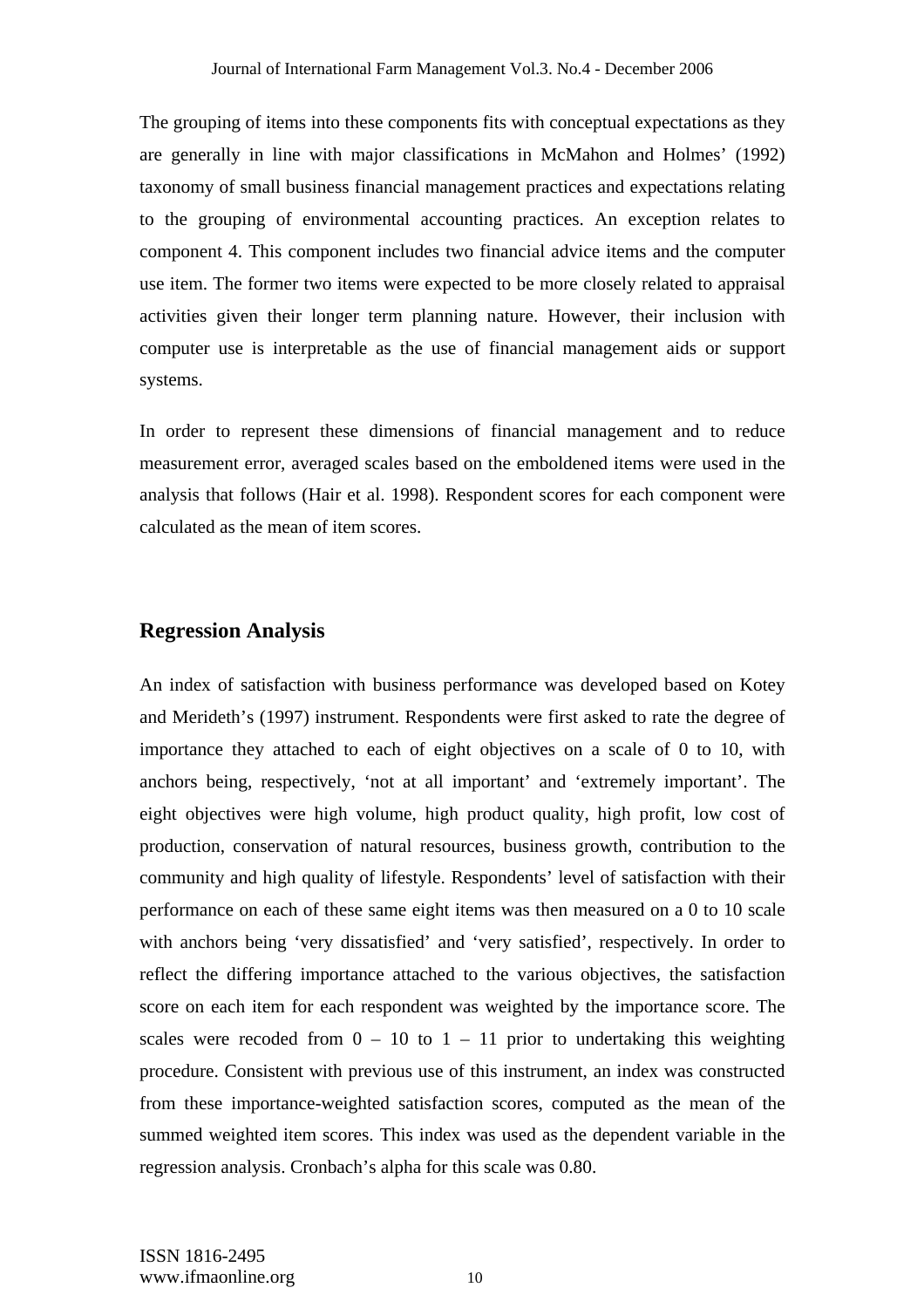Previous research has indicated that factors such as farm scale and herd productivity are determinants of farm performance (El-Osta & Johnson 1998; Mishra & Morehart 2001; Jackson-Smith, Trechter & Splett 2004) and so may in turn influence satisfaction with performance. Therefore, two control variables representing these factors were included in the regression: herd size (with logarithmic transformation) and annual milk production per cow (in litres). A third variable, age (in years), was also included in line with Gloy and LaDue (2003) to capture stage of life.

Table IV summarises the results of the ordinary least squares regression analysis. The F-statistic for the regression was significant (F = 6.608; df = 8, 165; p < 0.001). In the table, emboldened variables have significant coefficients at or below the 0.10 level.

| <b>Independent Variable</b>          | Unstandardised<br>Coefficient | Standardised<br>Coefficient | t-Statistic | Prob. Value |
|--------------------------------------|-------------------------------|-----------------------------|-------------|-------------|
| Herd size (log)                      | $-6.627$                      | $-0.078$                    | $-1.071$    | 0.286       |
| Annual milk per cow                  | 0.001                         | 0.125                       | 1.777       | 0.077       |
| Age                                  | 0.406                         | 0.257                       | 3.634       | < 0.001     |
| Aid use                              | 0.831                         | 0.125                       | 1.569       | 0.119       |
| Analysis                             | $-0.616$                      | $-0.100$                    | $-1.050$    | 0.295       |
| <b>Appraisal</b>                     | 2.419                         | 0.345                       | 3.560       | < 0.001     |
| <b>Budgeting</b>                     | $-0.230$                      | $-0.039$                    | $-0.429$    | 0.668       |
| <b>Environmental accounting</b>      | 1.242                         | 0.171                       | 2.144       | 0.033       |
| $R^2 = 0.243$ Adjusted $R^2 = 0.206$ |                               |                             |             |             |
| $F(8, 165) = 6.608, p < .0001$       |                               |                             |             |             |

**Table IV Regression of Satisfaction with Business Performance on the Control and Financial Management Variables** 

The coefficient for herd size was not significant indicating that it had no marginal effect on farmer satisfaction with business performance. This is surprising given the pressures on farmers to increase herd size in order to maintain viability (Davidson 2001). The results here suggest that increasing herd size does not increase farmer satisfaction. The coefficient for annual milk per cow was significant at the 0.10 level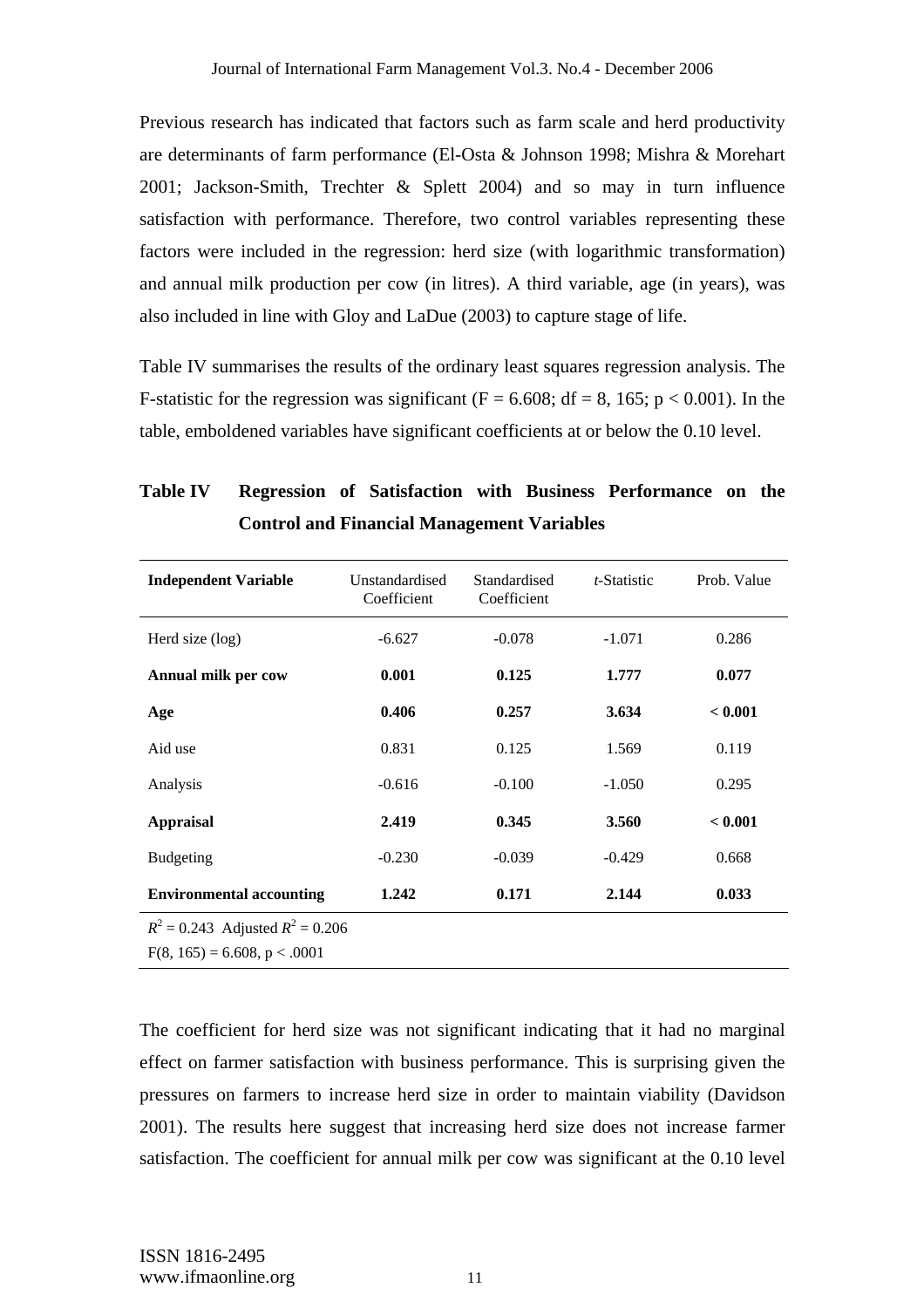and its sign was positive as expected, indicating that improved herd productivity increases farmer satisfaction with business performance.

The coefficient for age was significant at the 0.05 level and it indicates that, on average, older farmers are more satisfied with their business performance than younger farmers. This could be related to more experience amongst older farmers and also a stage of life with more discretionary income.

Of the five financial management variables, two had significant (at the 0.05 level) coefficients – appraisal and environmental accounting. Both had a positive association with satisfaction, suggesting that the more diligence with which the relevant financial management activities were undertaken, the higher was satisfaction with the dairy farm business's performance. Although the three remaining financial management dimensions – aid use, analysis and budgeting – had significant bivariate correlations with satisfaction (analysis not reported), their coefficients in the regression were not significant, suggesting that there is no marginal influence on satisfaction to be gained from engaging in these activities more diligently. This finding is discussed further in the next section.

It may be noted that all components of financial management were positively correlated with each other, suggesting that those who undertake one set of activities are likely to undertake other sets. Statistics, however, showed no evidence of high collinearity, with the highest variance inflation factor (VIF) being two.

# **Conclusions and Implications**

The results of this study of dairy farms in NSW indicate that greater diligence in some aspects of financial management is associated with greater farmer satisfaction with their business performance. This provides some evidence to support the argument that more comprehensive financial management is beneficial for farmers. The interrelatedness of the dimensions of financial management suggests that those who undertake one set of activities tend to also engage in the others to a similar extent, completing the whole financial management practice package. However, the results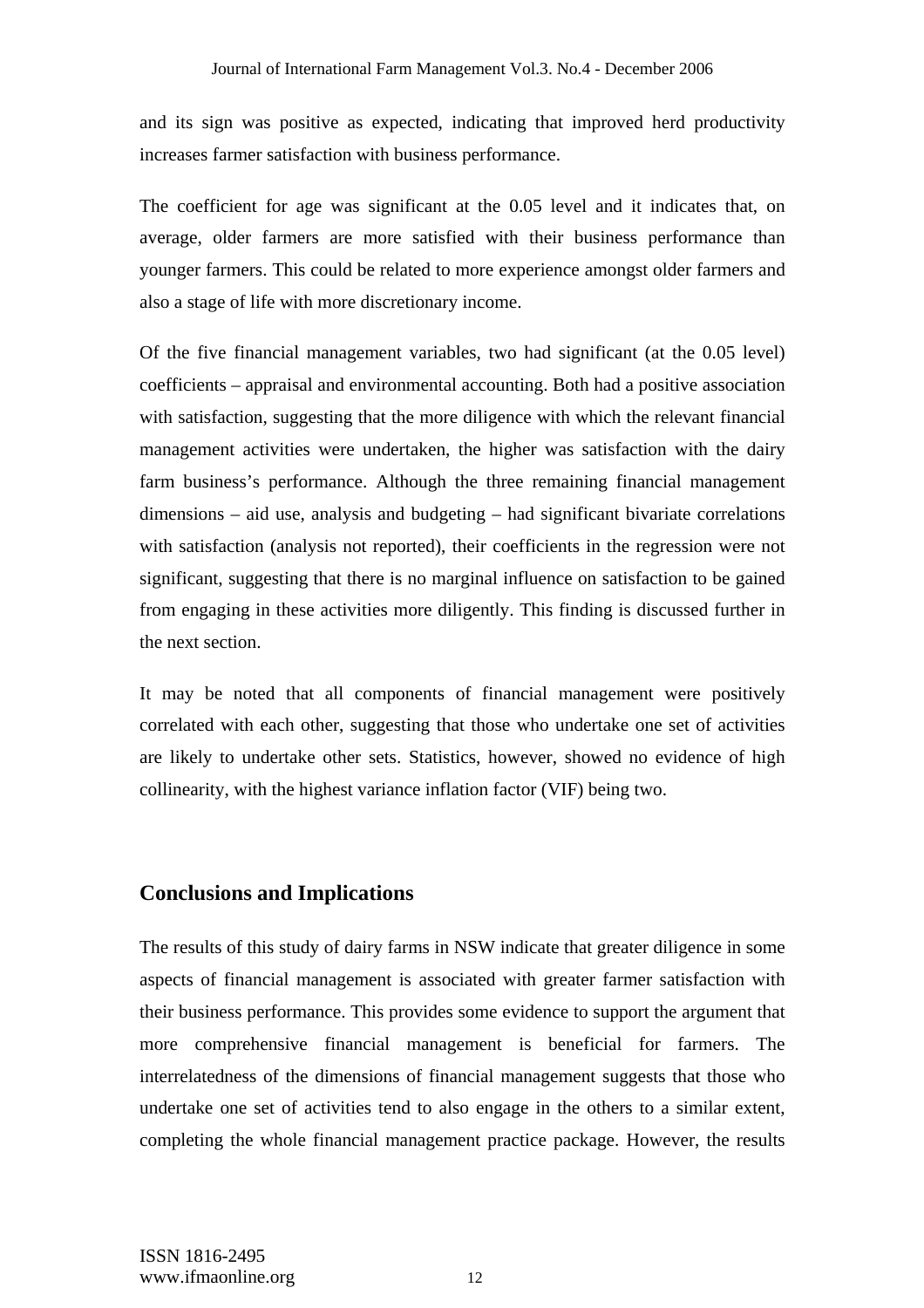suggest that appraisal and environmental accounting activities may require special emphasis amongst dairy farmers.

The positive association between appraisal and satisfaction is in line with and extends previous findings by Gloy and LaDue (2003, p.173), who found that "the greatest returns to financial management practices appear to be generated in the investment analysis/decision-making area". The reason for the more unique relationship between appraisal and satisfaction may be because actions implemented as a result of appraisal would usually result in major adjustments to current operations (e.g. purchase of new machinery, expanding the dairy) and require substantial financial resources. Inadequate evaluation of the financial implications of these changes may lead to suboptimal decisions that have substantial negative impacts on business performance and, in turn, satisfaction. Getting these major adjustments right, on the other hand, will result in substantial positive impacts. However, the results should be interpreted with some caution because of the cross-sectional nature of the data. Alternative explanations are possible. For example, it could be argued that better performing businesses (and hence more satisfied farmers) may be in a better position to actually consider major, long-term investments and other changes or additions to operations. Farmers not satisfied with their achievements may not be willing to take a long-term view of their business, perhaps because they are focussed on the short-term, experiencing financial or other stress, or considering leaving the industry altogether. Further research, based on longitudinal data, is needed to investigate these alternative explanations.

Unlike appraisal activities, analysis activities relate to on-going financial performance monitoring through ratio and finance analysis, inter-firm comparisons and the comparison of current results to those in the past. Any actions that are implemented as a result of such monitoring may require only minor adjustments to current operations and so have little marginal impact on performance. A similar argument could be made for budgeting activities.

It is, however, somewhat surprising that aid use was not more clearly related to satisfaction, since it would be expected that professional advisors would also assist in the analysis of major investment decisions. The aid use measure had lower reliability than measures of the other components and therefore measurement error could have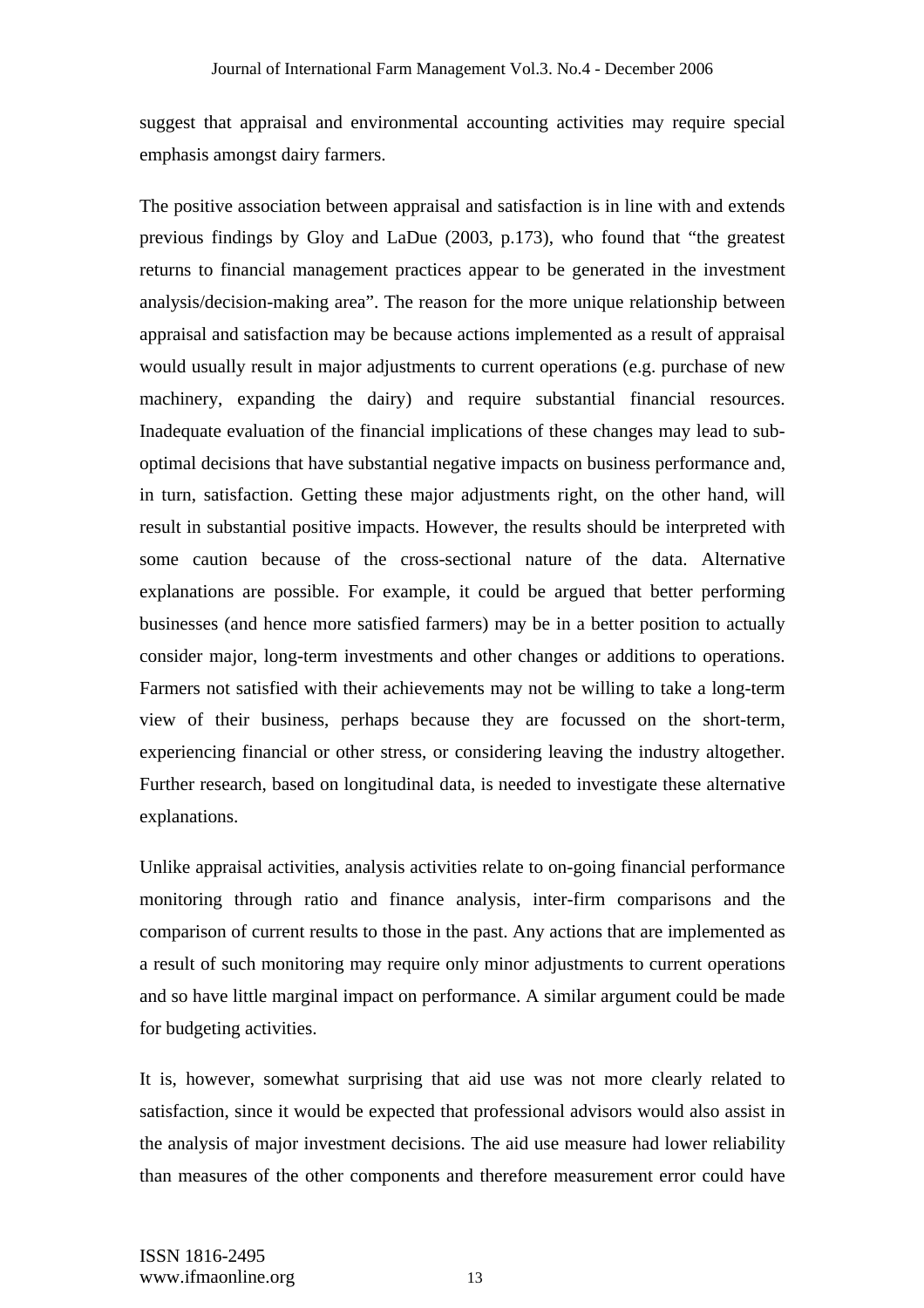resulted in attenuation in the coefficient. Since the aid use coefficient in the multiple regression was close to significance (being 0.12) further investigation seems warranted. Future research could consider further development and validation of the aid use measure, perhaps extending it by the addition of other potentially relevant items such as employment of internal accounting support staff.

The analysis also suggested that environmental accounting is uniquely related to farmer's satisfaction with performance. Environmental accounting activities involve the evaluation of the financial impacts of natural resource problems (weed infestation, water contamination, erosion, salinity etc) and any actions aimed at alleviating these problems taken as a result of evaluation may provide net economic and environmental benefits over very long time frames. However, there may also be satisfaction in terms of conserving and improving natural resources and contributing to a community that values environmental amenity. Some financial benefits may be also be realised in the shorter term. Evaluation techniques in this area have only begun to gain more widespread consideration in the agricultural sector (Gannon 1996) and their impact on business performance may not yet be fully realised, suggesting research should investigate this class of financial management activities further in the future. The findings of this study for this important emerging area are, however, very encouraging and provide policy makers and farm advisors with some preliminary evidence to help promote farmer uptake of these environmental accounting techniques.

It should be stressed that this study indicates that farmers satisfied with their business performance are engaging more actively in financial management activities but does not directly assert that better financial performance results. This is not a weakness of the study; indeed one of its strengths is that it takes a more holistic view. Other studies outlined earlier have found a direct link between financial performance and certain aspects of financial management. The present study sought to extend those studies by considering a broader range of farmer goals in assessing the potential outcomes of a wider range of financial management practices. Although recognising the essential role of profitability, Fairweather and Keating (1994, p. 197) found in their study of New Zealand farmers' goals that "profitability was a means to an end which was primarily non-economic: being the best, finding a balance, living close to nature". Thus, it is how financial management might help achieve these "softer" ends in the sense of a triple bottom line that this study sought to explore. It did so by using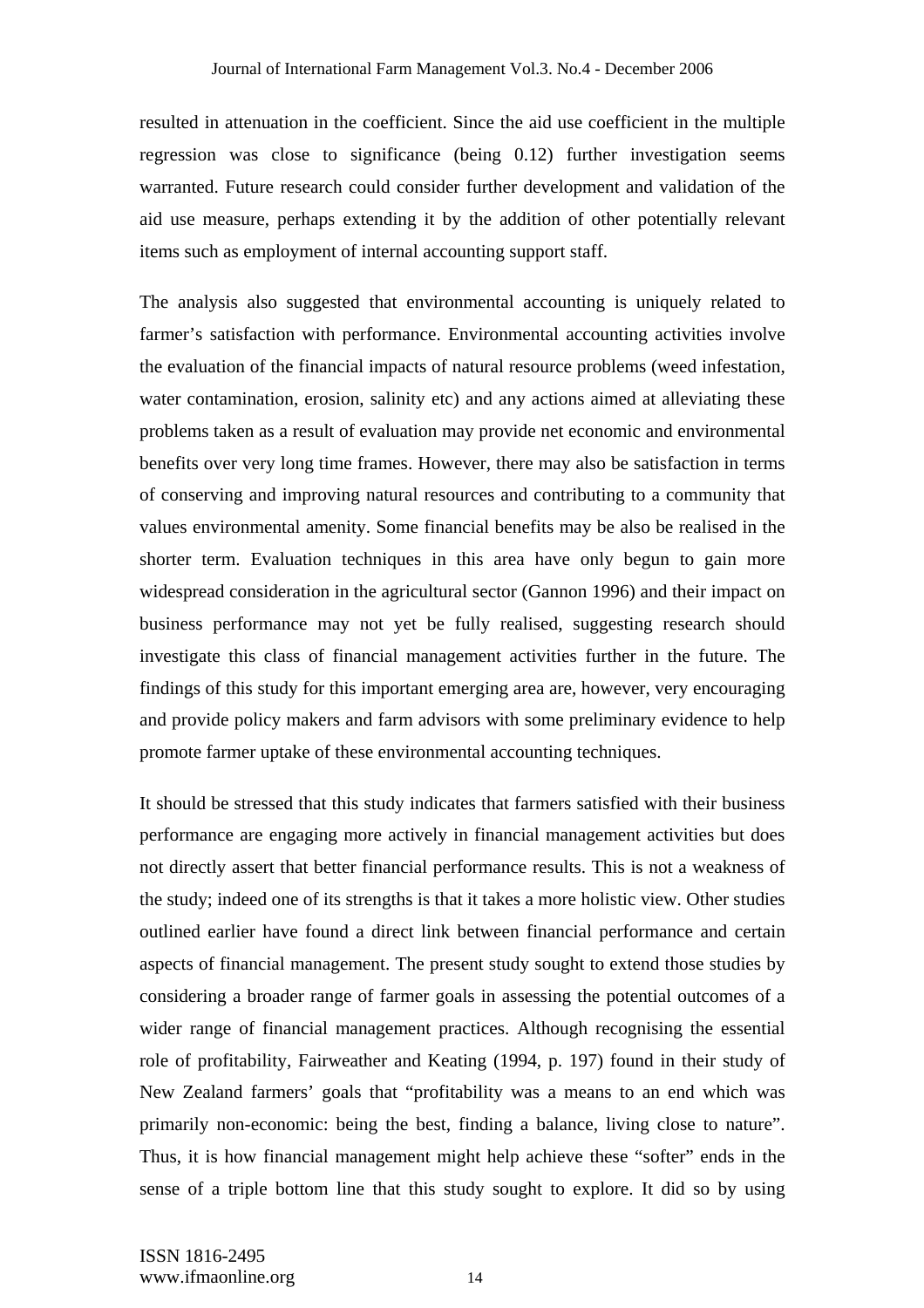satisfaction with business performance as an indicator of the quality of that performance. This is similar to the way social scientists measure job satisfaction as an indicator of job quality (Coughenour & Swanson 1988).

With this in mind, it is worth considering what policy makers, farm advisors, financial educators and farmers themselves can do with the results of this study. Firstly, the results suggest that more financial management education for farmers may be beneficial, especially education related to appraising long-term investments and analysing the financial effects of environmental activities. Secondly, some farmers may perceive financial education and practice as more relevant to the vigorous pursuit of financial goals but the results of this study suggest that benefits may also be linked to broader goals such as connection to the land and community. The implications of this are that a wider farmer audience may be encouraged to benefit from financial management education and practice and that financial education programs can be tailored in a way that emphasises broader goals of the farmer. For example, farmers who emphasise environmental goals (Fairweather and Keating's (1994) 'environmentalists') can be encouraged to learn and practice environmental accounting for the satisfaction it will provide in terms of achieving both environmental and financial goals.

### **References**

ABARE (2002) Australian Farm Surveys Report 2002, Canberra.

Australian Bureau of Statistics (2001) Small Business in Australia, cat. no. 1321.0, AGPS, Canberra.

Armstrong, J.S. & Overton, T.S. (1977) Estimating Nonresponse Bias in Mail Surveys, Journal of Marketing Research, Vol. 14, pp. 396-402.

Bone, Z., Henry, E., Hunt, E. & Sefton, C. (2003) Attitudes and Family Farm Business Performance, Proceedings of the 14<sup>th</sup> International Farm Management Congress, 10-15 August, Perth, Western Australia.

Coughenour, C.M. & Swanson, L.E. (1988) Rewards, Values, and Satisfaction with Farm Work', Rural Sociology, Vol. 53, No. 4, pp. 442-459.

Dairy Research and Development Corporation (DRDC) (1995) A Sociological Research Study into the Characteristics of Growing Dairy Businesses, DRDC, Sydney.

Davey, L. & Nettle, R. (1997) Economic and Social Implications of Dairy Farm Expansion in Tasmania, DRDC, October.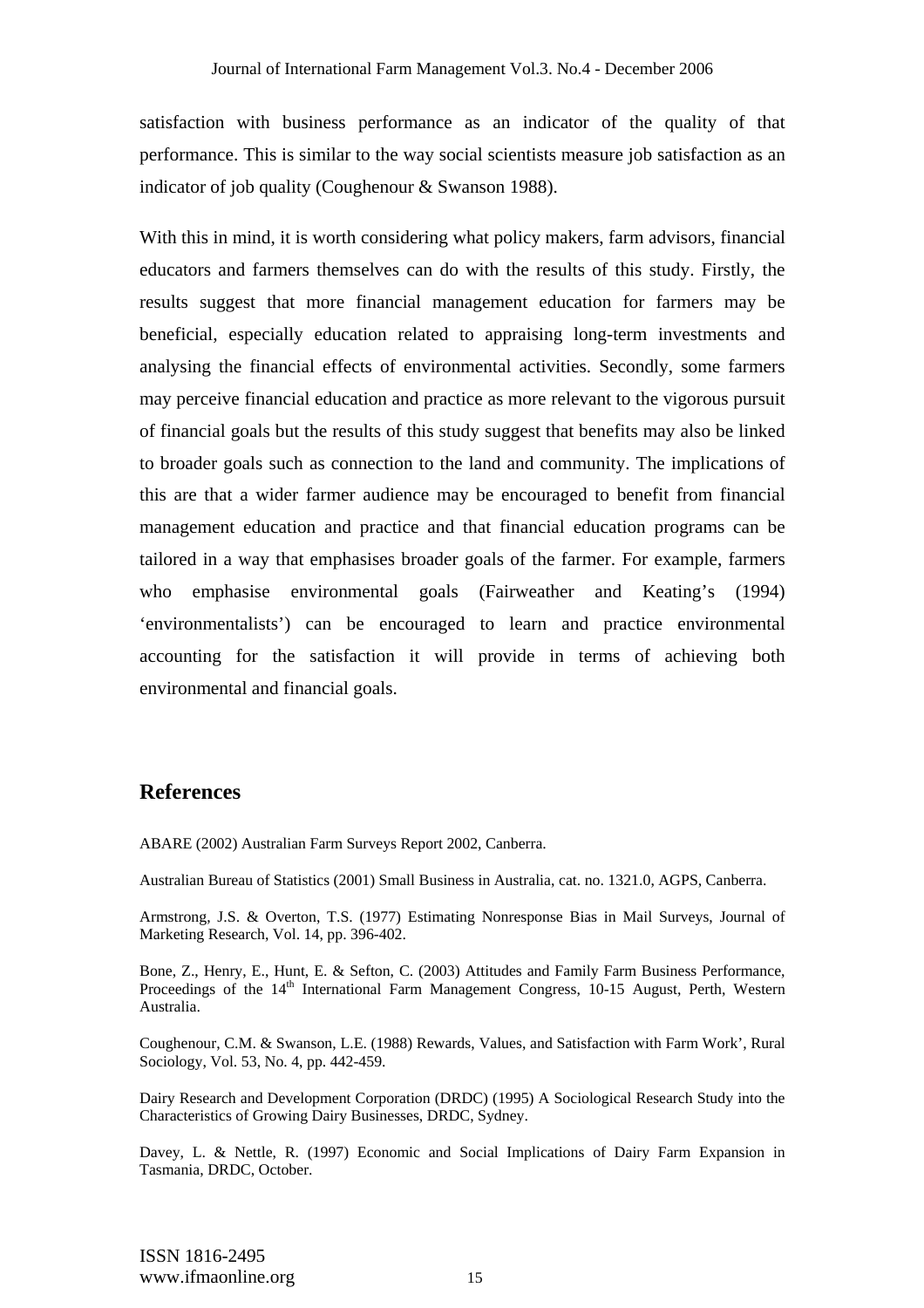Davidson, A.P. (2001) Dairy Deregulation and the Demise of Dairying in New South Wales, Rural Society, Vol. 11, No. 1, pp. 23-37.

Delany, T. & Johnson, R. (1997) Rural Accounting Services: The Client's Perspective, Australian Accountant, Vol. 67, No. 3, pp. 42-44.

El-Osta, H.S. & Johnson, J.D. (1998), Determinants of Financial Performance of Commercial Dairy Farms, Department of Agriculture ERS Technical Bulletin No. 1859, Washington DC.

Fairweather, J.R. & Keating, N.C. (1994) Goals and Management Styles of New Zealand Farmers, Agricultural Systems, Vol. 44, pp. 181-200.

Gannon, J. (1996) Environmental Accounting in an Agricultural Context, Social and Environmental Accounting, Vol. 16, No. 2, pp. 2-5.

Gasson, R. (1973) Goals and Values of Farmers, Journal of Agricultural Economics, Vol. 24, No. 3, pp. 521-542

Gasson, R. (1989) Controlling the Farm Business: A Survey of Management Practice, Farm Management, Vol. 7, No. 3, pp. 127-138.

Gloy, B.A. & LaDue, E.L. (2003) Financial Management Practices and Farm Profitability, Agricultural Finance Review, Vol. 63, No. 2, pp. 157-174.

Hair, J.F., Anderson, R. E., Tatham, R.L. & Black, W.C. (1998) Multivariate Data Analysis,  $5<sup>th</sup>$  edn, Prentice Hall, Upper Saddle River, NJ.

Jackson-Smith, D., Trechter, D. & Splett, N. (2004) The Contribution of Financial Management Training and Knowledge to Dairy Farm Financial Performance, Review of Agricultural Economics, Vol. 26, No. 1, pp. 132-147.

Kerridge, K.W. (1978) Value Orientations and Farmer Behaviour – An Exploratory Study, Quarterly Review of Agricultural Economics, Vol. 31, No. 1, pp. 61-72.

Kotey, B. & Meredith, G.G. (1997) Relationships Among Owner/Manager Personal Values, Business Strategies and Enterprise Performance, Journal of Small Business Management, Vol. 35, No. 2, pp. 37- 64.

McGregor, M., Willcok, J., Dent, B., Deary, I., Sutherland, A., Gibson, G., Morgan, O. & Grieve, B. (1995) Edinburgh Study of Decision Making on Farms: Links Between Psychological Factors and Farmer Decision Making, Proceedings of the 10th International Farm Management Congress, University of Reading, UK, International Farm Management Association, July.

McMahon, R.G.P. (2001) Business Growth and Performance and the Financial Reporting Practices of Australian Manufacturing SMEs, Journal of Small Business Management, Vol. 39, No. 2, pp. 152-164 .

McMahon, R.G.P. & Davies, S. (1994) Financial Reporting and Analysis Practices in Small Enterprises: Their Association with Growth Rate and Financial Performance, Journal of Small Business Management, Vol. 32, No. 1, pp. 9-17.

McMahon, R. & Holmes, S. (1992) Small Business Financial Management: An International Review of Practice, Accounting Forum, Vol. 16, No. 3, pp. 73-95.

Meredith, G. (1985) Farm Management Revisited: The Accounting Practice as a Client Resource Centre, Australian Accountant, Vol. 55, No. 6, pp. 43-46.

Mishra, A.K., El-Osta, H.S. & Johnson, J.D. (1999) Factors Contributing to Earnings Success of Cash Grain Farms, Journal of Agricultural and Applied Economics, Vol. 13, No. 3, pp. 623-637.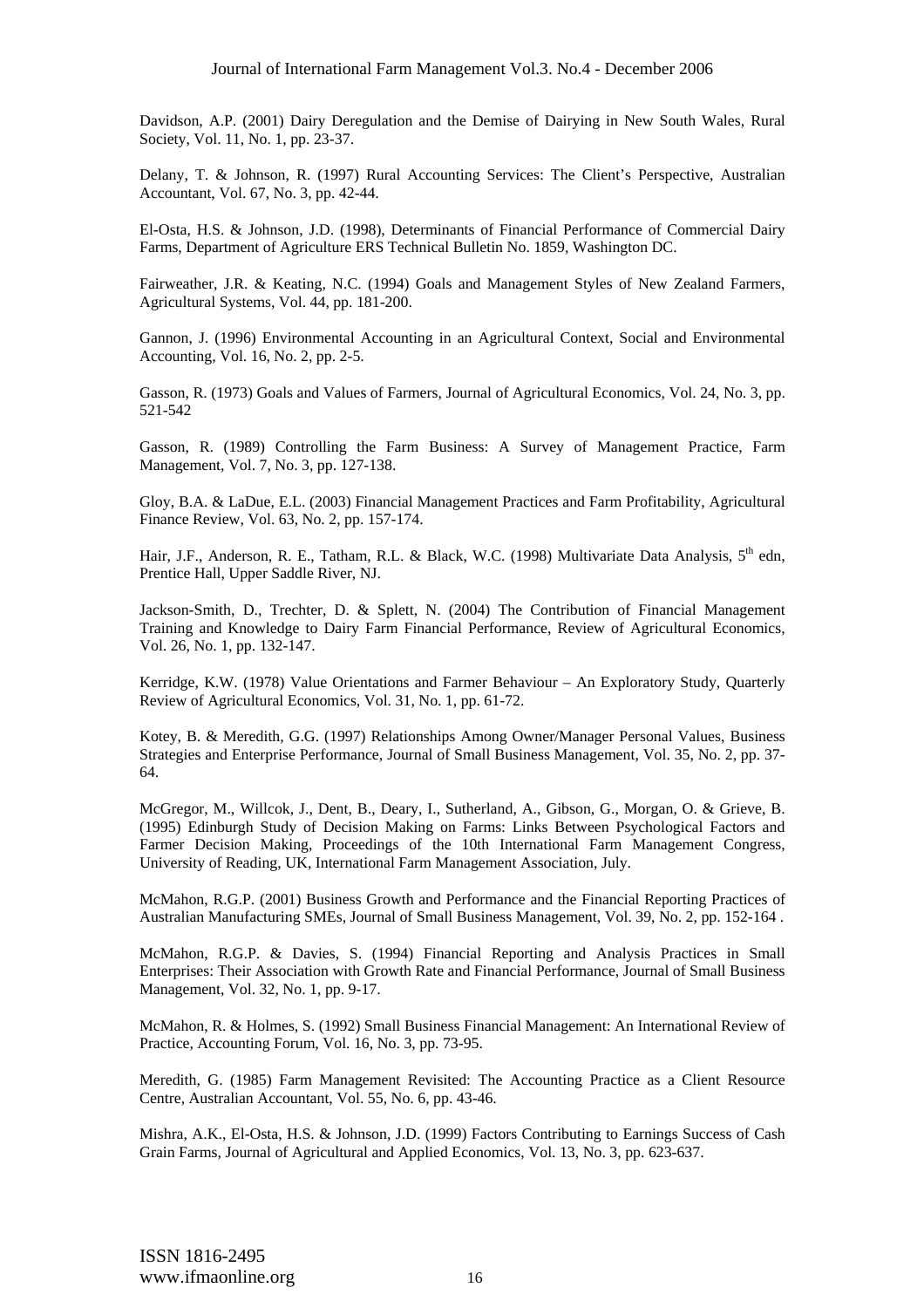Mishra, A.K., El-Osta, H.S. & Steele, C.J. (1999) Factors Affecting the Profitability of Limited Resource and Other Small Farms, Agricultural Finance Review, Vol. 59, No. 6, pp. 77-91.

Mishra, A.K. & Morehart, M.J. (2001) Factors Affecting Returns to Labor and Management on U.S. Dairy Farms, Agricultural Finance Review, Vol. 61, No. 2, pp. 123-140.

Nayak, A. & Greenfield, S. (1994) The Use of Management Accounting Information for Managing Micro Businesses, in Hughes, A. & Storey, D.J. (eds), Finance and the Small Firm, Routledge, London, pp. 182-231.

Olsson, R. (1988) Management for Success in Modern Agriculture, European Review of Agricultural Economics, Vol. 15, pp. 239-259.

Popoff, B. & Perry, R. (1991) Farm Accounting Services – Perceptions of Usefulness, Accountant's Journal, Vol. 70, No. 1, pp. 43-50.

Schroeder, E.H., Fliegel, F.C. & van Es, J.C. (1985) Measurement of the Lifestyle Dimensions of Farming for Small-Scale Farmers', Rural Sociology, Vol. 50, No. 3, pp. 305-322.

Sealy, M. & Warren, M.F. (1994) Financial Management Practices on Farms, Farm Management, Vol. 8, No. 9, pp. 413-422.

Zaman, M. & Gadenne, D. (2002) A Model for Best Financial and Cost Accounting Practices in SMEs: An Exploratory Study, Small Enterprise Research, Vol. 10, No. 1, pp. 15-31.

# **Appendix: Financial Management Items**

- 1. Set specific long-term financial goals that you work towards *(e.g. amount of income in 5 years, level of debt in 10 years, etc)*
- 2. Work towards specific short-term financial targets
- 3. Keep up-to-date summary financial records *(e.g. cash book, etc)*
- 4. Compare current financial results to those in the past and assess the differences?
- 5. Prepare or update a written cash budget (forecast of cash in and out) for at least 6 months ahead
- 6. Compare cash budget to *actual* figures and assess differences?
- 7. Prepare or use a written income statement budget for 6 or more months ahead
- 8. Prepare or use a written balance sheet budget (forecast of assets, debts, equity) for 6 or more months ahead
- 9. Forecast your future financial position under a number of "best case" and "worst case" situations of milk prices, climate, interest rates and purchased feed, seed and fertiliser prices.
- 10. Compare your performance on several key indicators *(e.g. milk per hectare/cow, net cash income, % profit, etc)* with other producers, district averages, etc
- 11. Review and analyse borrowing and off-farm investment options *(e.g. costs, returns, finance & investment types)*
- 12. Analyse your results using ratios *(e.g. costs per litre or hectare, profit percentages, etc)*
- 13. Calculate gross margins (*that is, income from each enterprise less its associated variable costs*)
- 14. Use a computer for keeping & analysing your records *(e.g. milk production, paddock & financial records, budgets, spreadsheets, etc)*?
- 15. Get an accountant's advice in advance about the tax implications of your operations or have a plan worked out with an accountant that helps minimise tax
- 16. Seek financial advice from an accountant or other advisor when considering major farm, investment or borrowing changes